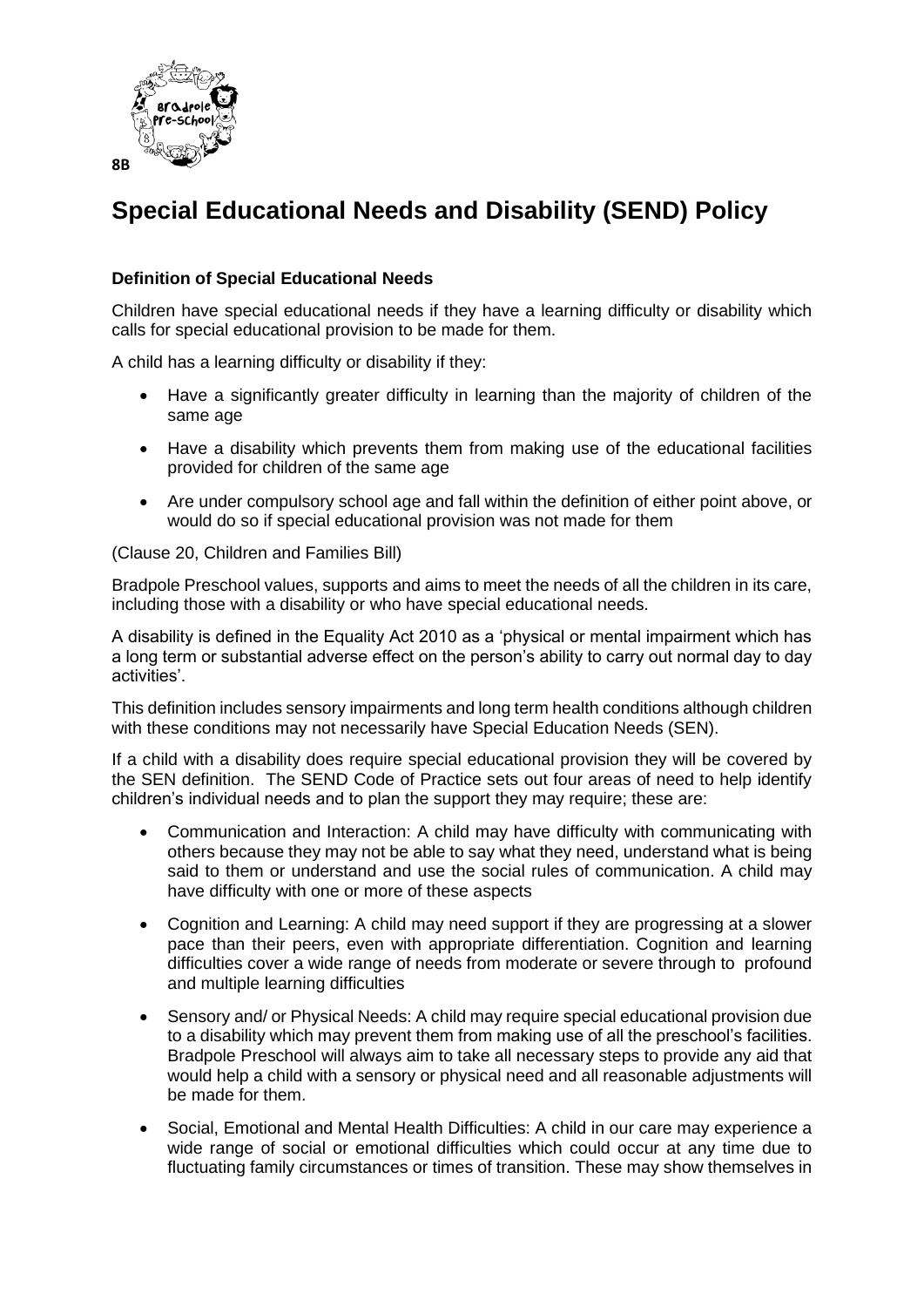

various ways including challenging or disruptive behaviour or the child becoming withdrawn or isolated. These behaviours could also reflect underlying mental health disorders

### **Policy**

Bradpole Preschool has regard to the following legislation and Documents:

- The Children Act 1989
- The Equality Act 2010
- Children and Families Act 2014
- Statutory Framework for the Early Years Foundation Stage 2014
- Special Educational Needs and Disability Regulations 2014
- Early Years: Guide to the 0-25 SEND Code of Practice 2014
- SEND: A Guide for Parents and Carers 2014
- Working Together to Safeguard Children 2018
- SEND Code of Practice: 0-25 years 2015
- Inspecting Safeguarding in the Early Years 2016
- Local Provider Agreement 2017

#### **Partnership with Parents**

Bradpole Preschool recognises that the people with the most knowledge of a child are the child themselves and their parents/carers, and so their views and feelings are always taken into account. The Preschool believes it is important for the child's parents/carers to participate as fully as possible in any decisions concerning their child and so provide them with all the support necessary to enable them to support their child's education and to achieve the best possible outcomes. We also take into account how the child learns (characteristics of learning) and their interests. All children within our preschool are given two key persons to support them during their time with us and these key persons will consult with parents and inform them of their child's progress. The key persons will support a parent of a child with a disability or special need by offering advice and information, and by always being willing to listen. Privacy and confidentiality are a priority.

The preschool has published its SEN and disability provision included in the "local offer" as required by the local authority Local Provider Agreement (2018). The Dorset SEND local offer is available online at: [https://www.dorsetcouncil.gov.uk/children-families/sen-and-disability](https://www.dorsetcouncil.gov.uk/children-families/sen-and-disability-local-offer/dorsets-local-offer.aspx)[local-offer/dorsets-local-offer.aspx](https://www.dorsetcouncil.gov.uk/children-families/sen-and-disability-local-offer/dorsets-local-offer.aspx) The preschool SEND local offer is available online at: [https://familyinformationdirectory.dorsetforyou.gov.uk/kb5/dorset/fsd/service.page?id=xixSaZ](https://familyinformationdirectory.dorsetforyou.gov.uk/kb5/dorset/fsd/service.page?id=xixSaZ7no28&familychannel=100) [7no28&familychannel=100](https://familyinformationdirectory.dorsetforyou.gov.uk/kb5/dorset/fsd/service.page?id=xixSaZ7no28&familychannel=100) .

Bradpole Preschool's Special Educational Needs Co-ordinator (SENCO), Sally Parmiter, is trained to NVQ level 4.The deputy SENCO is Kathryn Cosser. They both have undertaken SENDCO training and update training regularly. The two SENCO staff are responsible for the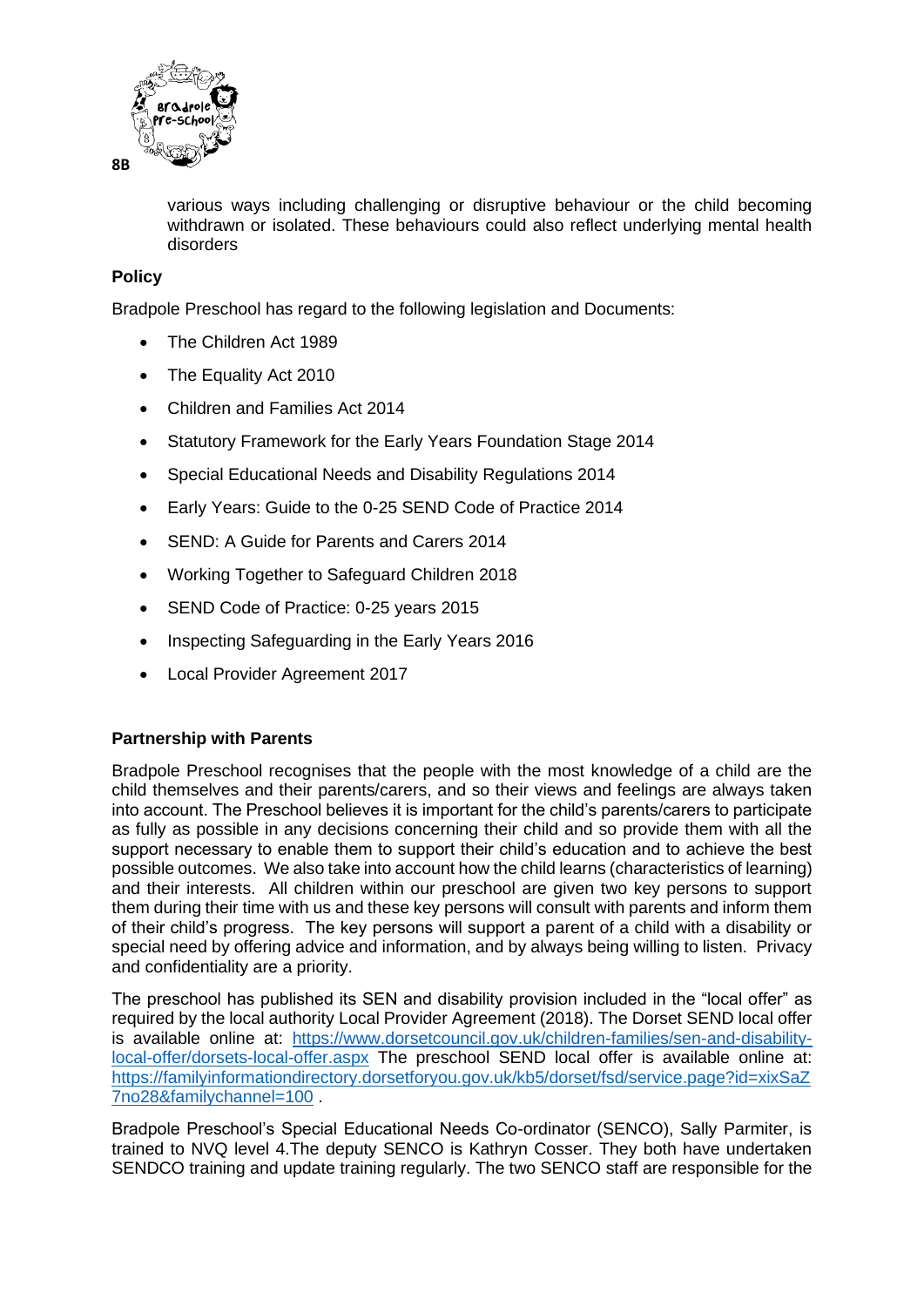

day-to-day operation of the preschool's SEN policy, and for co-ordinating provision for all children with SEN. They support key persons, liaise with outside agencies and support and communicate with parents.

#### **Procedure**

Children with SEN will be given targeted support employing a graduated approach with four stages of action: Assess, Plan, Do, Review. These will be recorded on a child's Individual Plan (IP).

- Assess: The child's key persons together with parents/ carers and with support from the SENCO will identify the child's needs. This assessment will be reviewed informally every 2 to 3 weeks and then more formally every half term to ensure that the right support is given to match the child's particular needs.
- Plan: When it is decided to provide SEN support for a child, the key persons, parents and SENCO agree the outcomes sought, the interventions and support to be put in place, the expected impact on progress, developmental behaviour, and a clear date for review. These plans take into account how the child prefers to learn. We involve parents in all aspects of the plan and ask them to contribute to its progress at home so that everyone involved is working towards the same goals.
- Do: The child's key person is responsible for working with the child on their Individual Plan at each session they attend. The SENCO supports the key person in assessing the child's response to the strategies put in place and advise them on implementing these strategies effectively.
- Review: The effectiveness of the support, and the impact on the child's progress, will be reviewed by their key person informally every 2-3 weeks and then by the keyperson, parents and SENCO every half term. They will discuss the child's progress and development, and agree together any changes to the outcomes and support for the child. They will then plan for the child's next steps. This is an ongoing assess, plan, do review cycle.

If a child doesn't make enough sufficient progress, the SENCO will, after consulting with the child's parents, ask for more specialist help from an outside agency, for example, portage, speech and language therapists, hearing and vision support services, health visitors and the local Children's Centre. The preschool has good links with all of these support centres.

If a child continues to give cause for concern, Bradpole Preschool, together with the child's parents and any involved outside agencies, will make a request to the Local Authority for an Education and Health Care assessment. The authority will then decide if the child needs an EHC Plan which will set out the specific support the child will need in terms of education, health and care together with how this will be co-ordinated.

When a child with SEN moves on to school or another setting, Bradpole Preschool will ensure that the transition is as smooth as possible by supplying the new setting with all the child's records and all the information we have, including an SEN transition document. Practitioners from the other setting will also be able to visit the child at preschool, and a Team Around the Family (TAF) meeting will be arranged where everyone involved with the child can discuss helpful strategies.